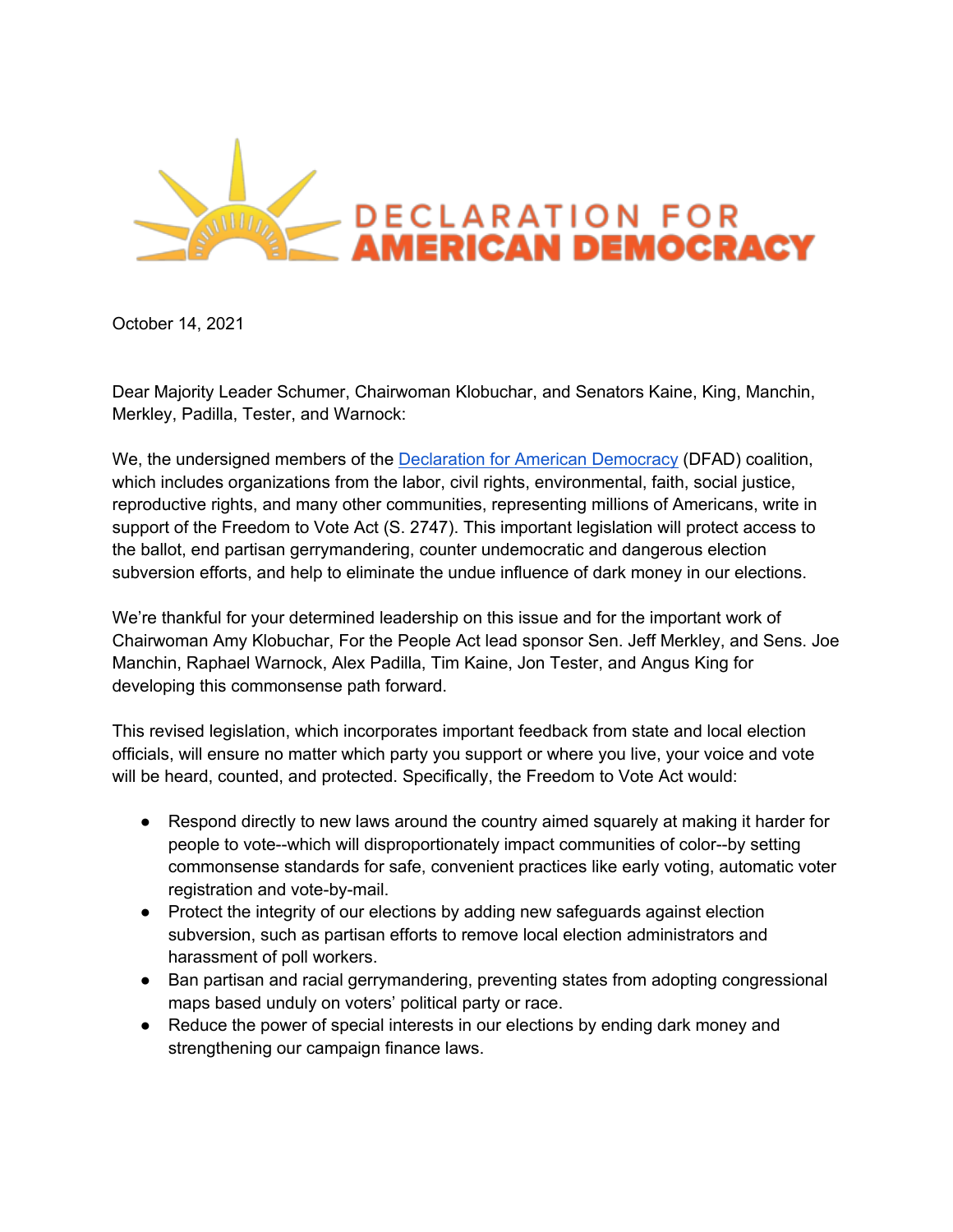If enacted, the Freedom to Vote Act will be the most significant, comprehensive anti-corruption and voting rights bill in generations. This far-reaching legislation is also essential to counteract the many voter suppression and subversion laws enacted in nineteen states across the nation.

This bill is a major step forward and we look forward to working with you to further strengthen our country's voting systems throughout this process. We urge you to work with your colleagues to do whatever it takes to get it signed into law.

Thank you again for your steadfast commitment to these vitally important issues.

Signed,

Declaration for American Democracy Accountable.US Action Together New Jersey AFL-CIO All On The Line Alycia Bacon American Federation of State, County and Municipal Employees American Federation of Teachers American Friends Service Committee American Sustainable Business Council The Andrew Goodman Foundation Asian American Organizing Project (AAOP) Asian Americans United Asian and Pacific Islander American Vote (APIAVote) Asian Law Alliance Asian Pacific American Institute for Congressional Studies (APAICS) Asian Pacific Islander American Public Affairs - Austin TX Chapter Asian Services in Action (ASIA) Association of University Centers on Disabilities (AUCD) Austin Asian Community Civic Coalition Austin NAACP Baltimore County Progressive Democrats Club Beth Tikvah Congregation Tzedek Blue Future Blue Wave Postcard Movement Brave New Films Brennan Center for Justice Business Forward Campaign Legal Center Carolina for All CASE Action Center for American Progress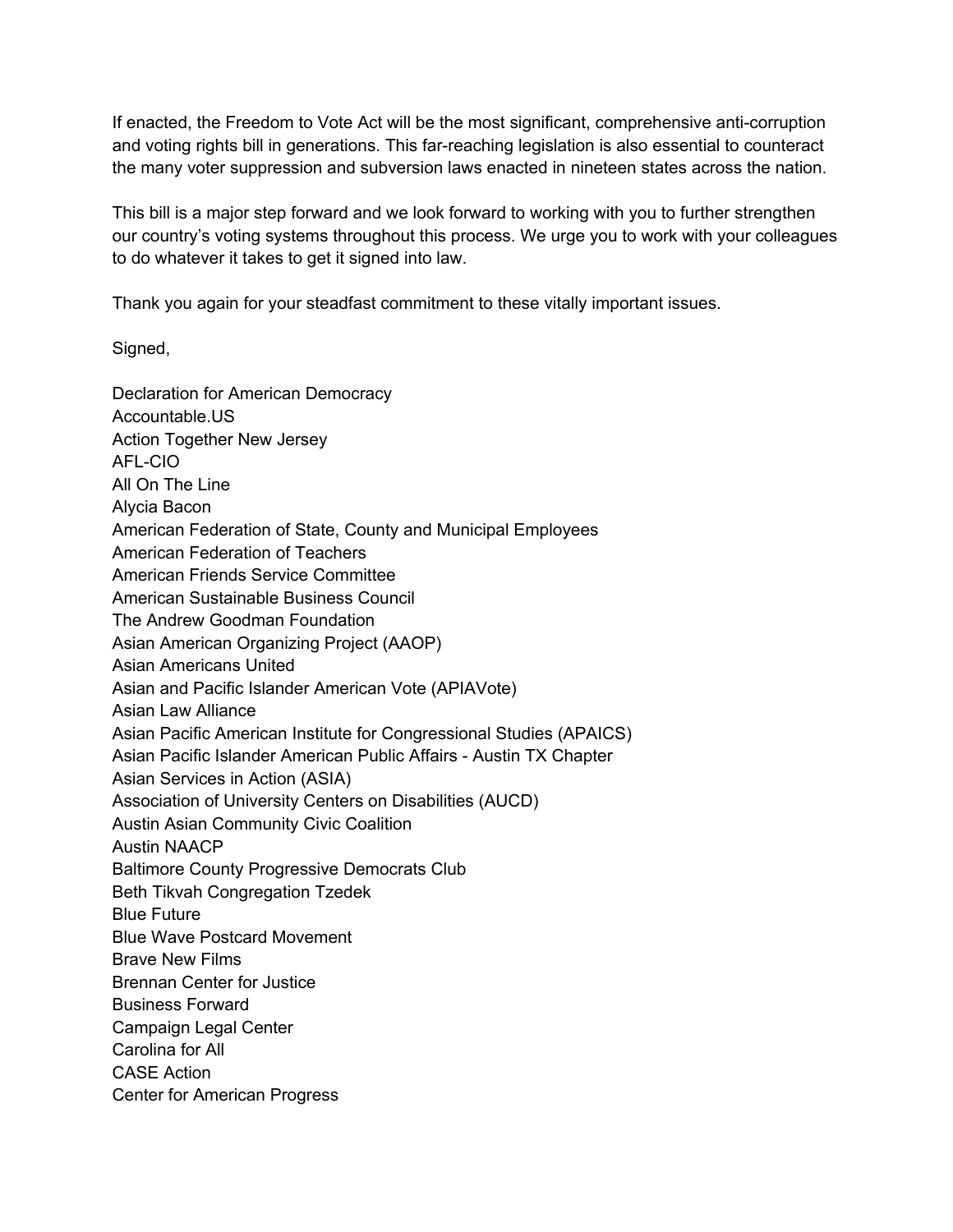Center for Common Ground Center for Media and Democracy Center for Popular Democracy Center for Southeast Asians Change Begins With ME (Indivisible) Church World Service Citizens for Responsibility and Ethics in Washington (CREW) The Civics Center Clean Elections Texas Clean Water Action The Climate Reality Project Coalition to Preserve, Protect & Defend Common Cause Communications Workers of America Compassionate Citizens Foundation Congregation of Our Lady of Charity of the Good Shepherd, U.S. Provinces DC Vote Decode Democracy DemCast USA Democracy 21 Democracy Initiative Demos Disciples Center for Public Witness DoTheMostGood, Montgomery County, MD Down Home NC **Earthjustice** EMBARC End Citizens United / Let America Vote Action Fund Equal Citizens Equal Justice Society Face the Music Collective Fair Elections Center Fair Elections for New York Fair Fight Action Faith Commons Faith in Public Life Faithful America Faiths for Safe Water Fix Democracy First Fix Our Senate Food Research & Action Center Franciscan Action Network Friends Committee on National Legislation Friends of the Earth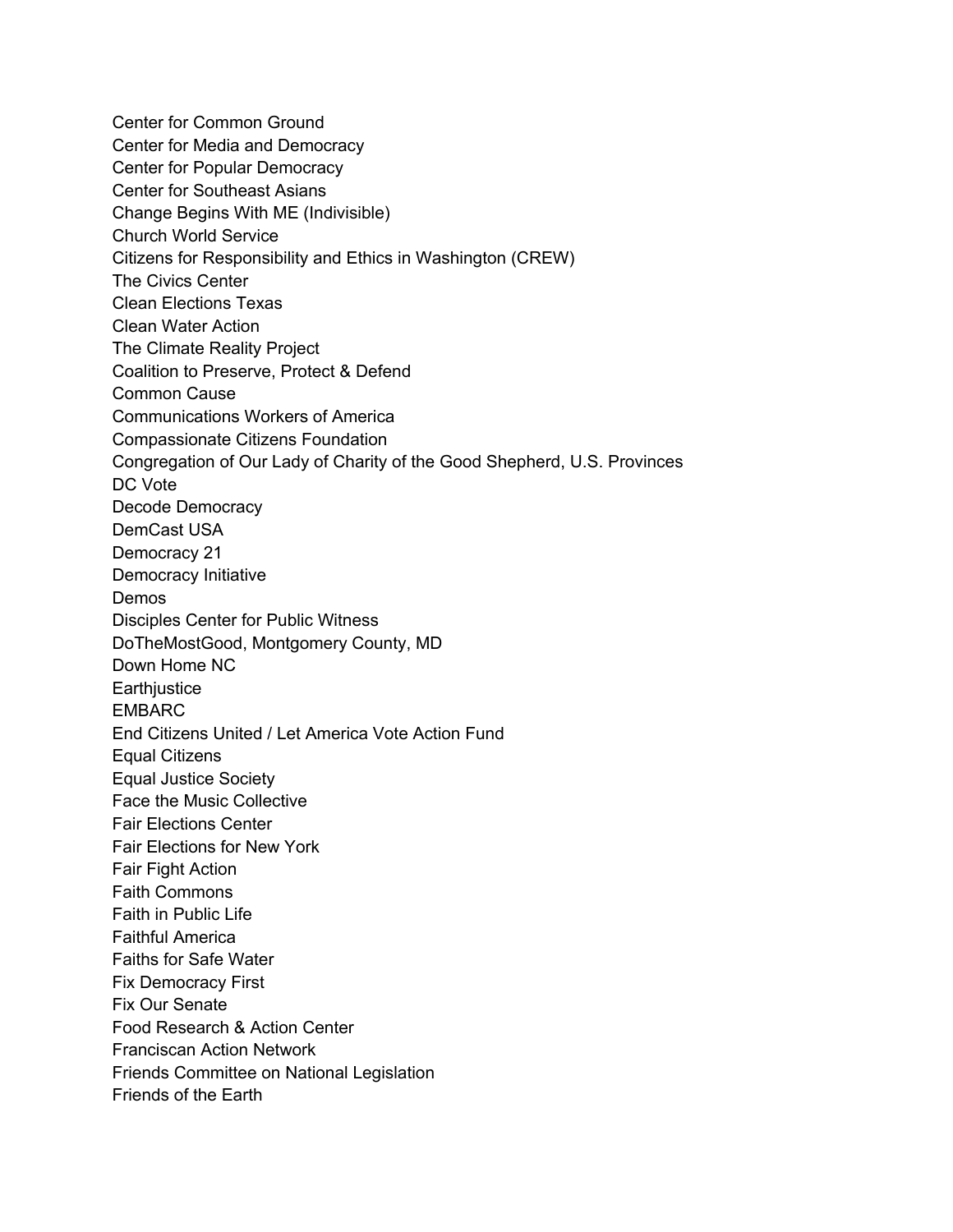The Frontline Future Coalition Georgia Coalition for the People's Agenda Government Accountability Project **Greenpeace HeadCount** Heartland Alliance for Progress Hip Hop Caucus Hispanic Federation Hometown Action Indivisible Indivisible Acton Area Indivisible Chicago Indivisible Common Ground WNC Indivisible East Bay Indivisible Euclid, Berkeley Indivisible Georgia Coalition Indivisible Marin Indivisible Media City Burbank Indivisible Mendocino Indivisible Missouri Coalition Indivisible San Francisco Indivisible San Jose Indivisible SEMO Indivisible Sonoma County Indivisible South Bay LA Indivisible South Peninsula Indivisible St Louis Indivisible Ventura Indivisible Yolo International Corporate Accountability Roundtable (ICAR) Inwood Indivisible Japanese American Citizens League Jewish Community Relations Council of St. Louis Lawyers Allied to Uphold the Rule of Law (LAUROL) Lawyers Defending American Democracy Leadership Conference of Women Religious League of Conservation Voters League of Women Voters of Metro St. Louis League of Women Voters of the United States League of Women Voters Southwest Missouri Lift Our Vote Main Street Alliance Maine Citizens for Clean Elections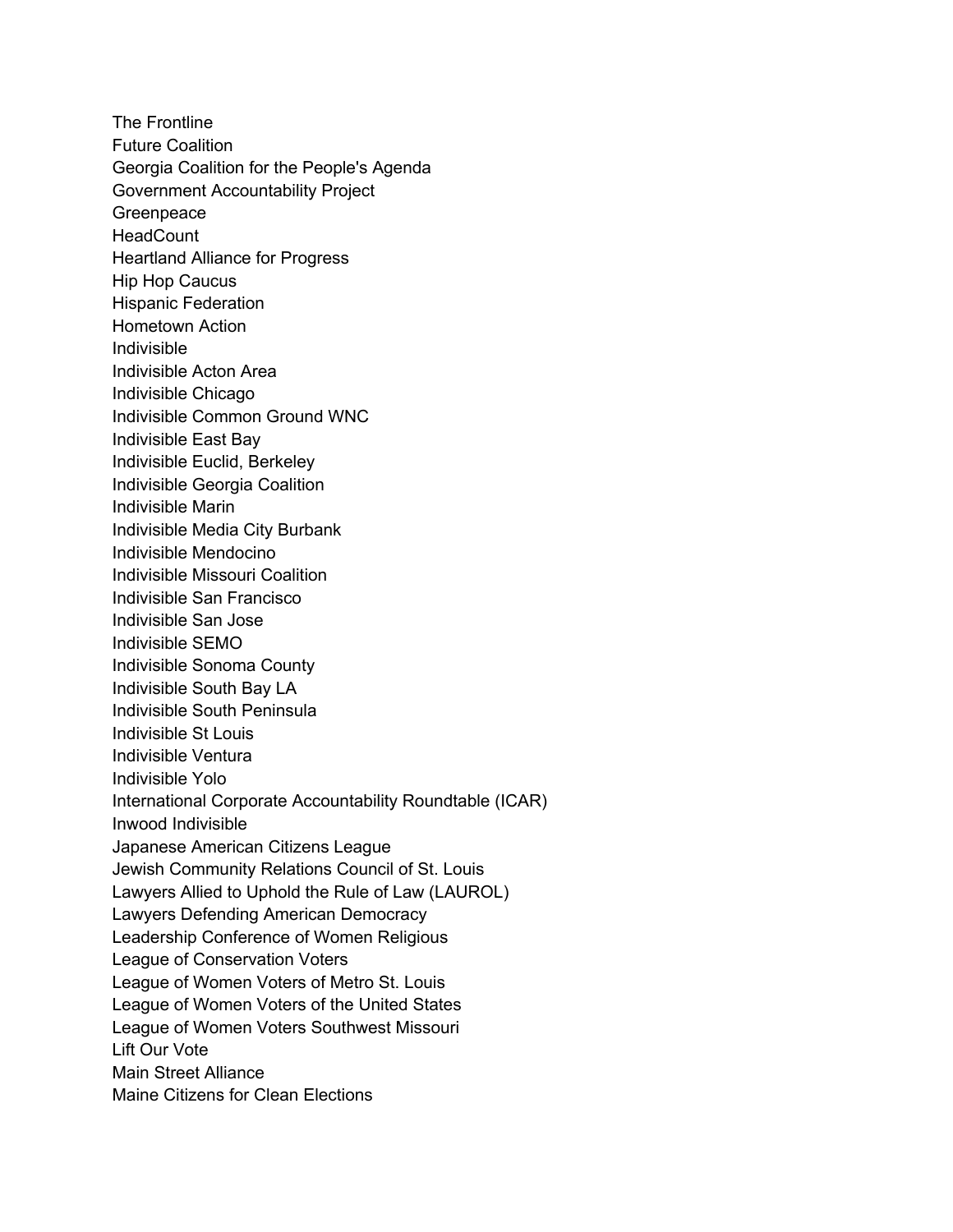Mainers for Accountable Leadership March On Michiganders for Fair and Transparent Elections Missouri Action Alliance Missouri Jobs with Justice Missouri Voter Protection Coalition MOVE Texas Action Fund Movement Advancement Project MoveOn NASW WV National Advocacy Center of the Sisters of the Good Shepherd National Association of Social Workers National Council of Churches of Christ in the USA (NCC) National Council of Jewish Women National Council of Jewish Women St. Louis National Education Association National Employment Law Project National Organization for Women National Partnership for Women & Families The National Vote National Voter Corps Natural Resources Defense Council NETWORK Lobby for Catholic Social Justice New American Leaders Action Fund New Mexico Asian Family Center NextGen America OCA – Asian Pacific American Advocates OCA-Greater Houston Ohio Women's Alliance Ohio Women's Alliance Action Fund Open Democracy Action Open The Government Our Future West Virginia Our Revolution Our Vote Texas PA Budget and Policy Center People For the American Way People's Action The People's Lobby PFLAG National Poder Latinx Poligon Education Fund Progressive Democrats of America Progressive Turnout Project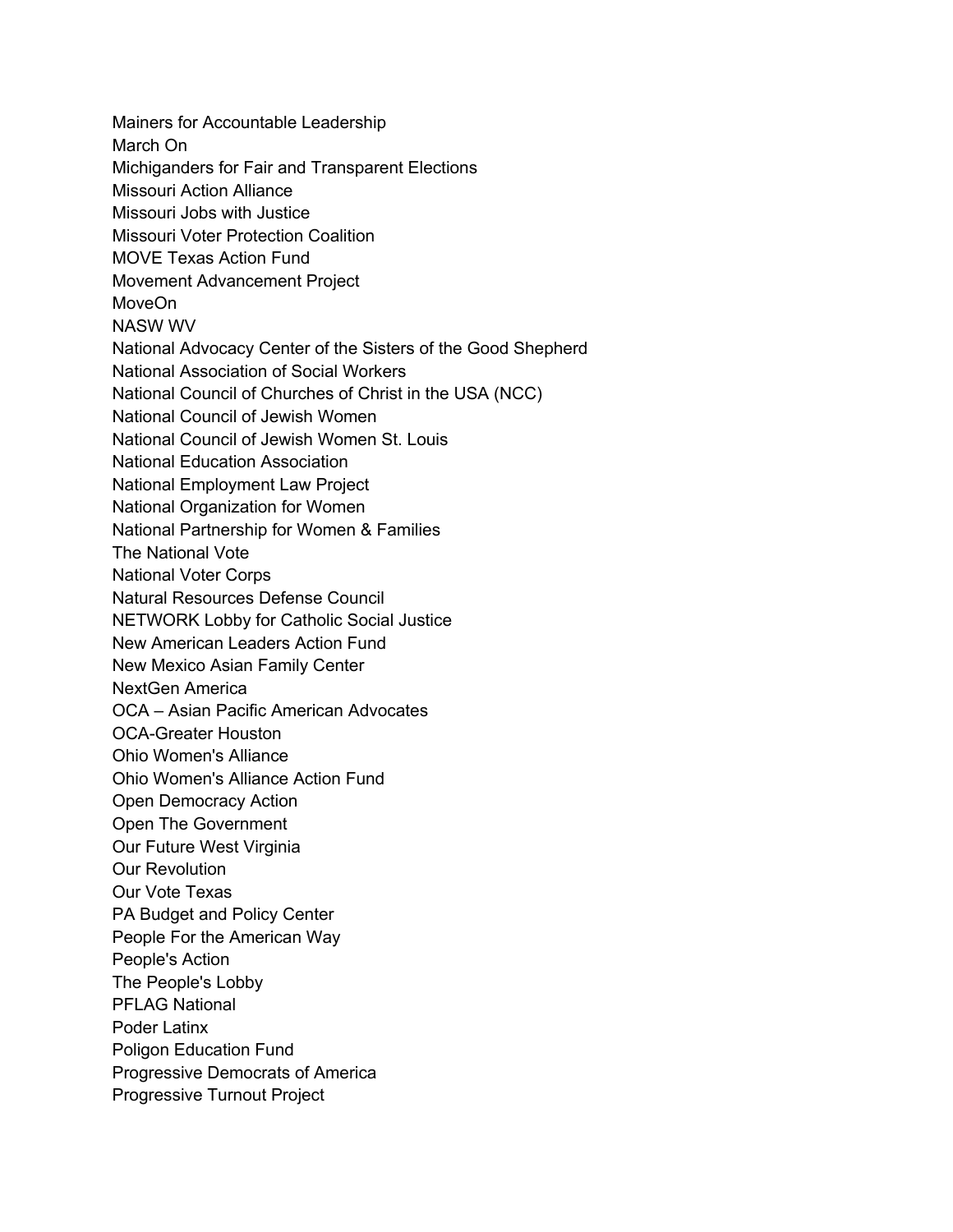Project On Government Oversight (POGO) Protect Democracy Public Citizen Reclaim Our Democracy RepresentUs New Mexico Rise Up WV Rock the Vote Secure Elections Network Service Employees International Union (SEIU) Sierra Club Sister District Project San Francisco Sisters of Mercy of the Americas Justice Team Sisters of St. Joseph Brentwood, NY Office of Justice, Peace, Integrity of Creation Sisters of St. Joseph of Orange Sisters of St. Mary of Namur Sojourners Southern Appalachian Labor School Southwest Missouri Voter Protection Coalition SpeakingintheKeyofWE Stand Up America State Voices Students Against Voter Suppression Summit Area Indivisible The Climate Reality Project The Frontline The National Vote The People's Lobby The Workers Circle Transparency International — U.S. Office Tri-Lakes League of Women Voters Truth and Democracy Coalition 20/20 Vision Un-PAC UnidosUS Union for Reform Judaism Union of Concerned Scientists Unitarian Universalist Association Unitarian Universalist Justice Ohio Unitarian Universalists for Social Justice UNITE HERE Local 11 United Food and Commercial Workers International Union United Vision for Idaho URGE: Unite for Reproductive and Gender Equity Venice Resistance